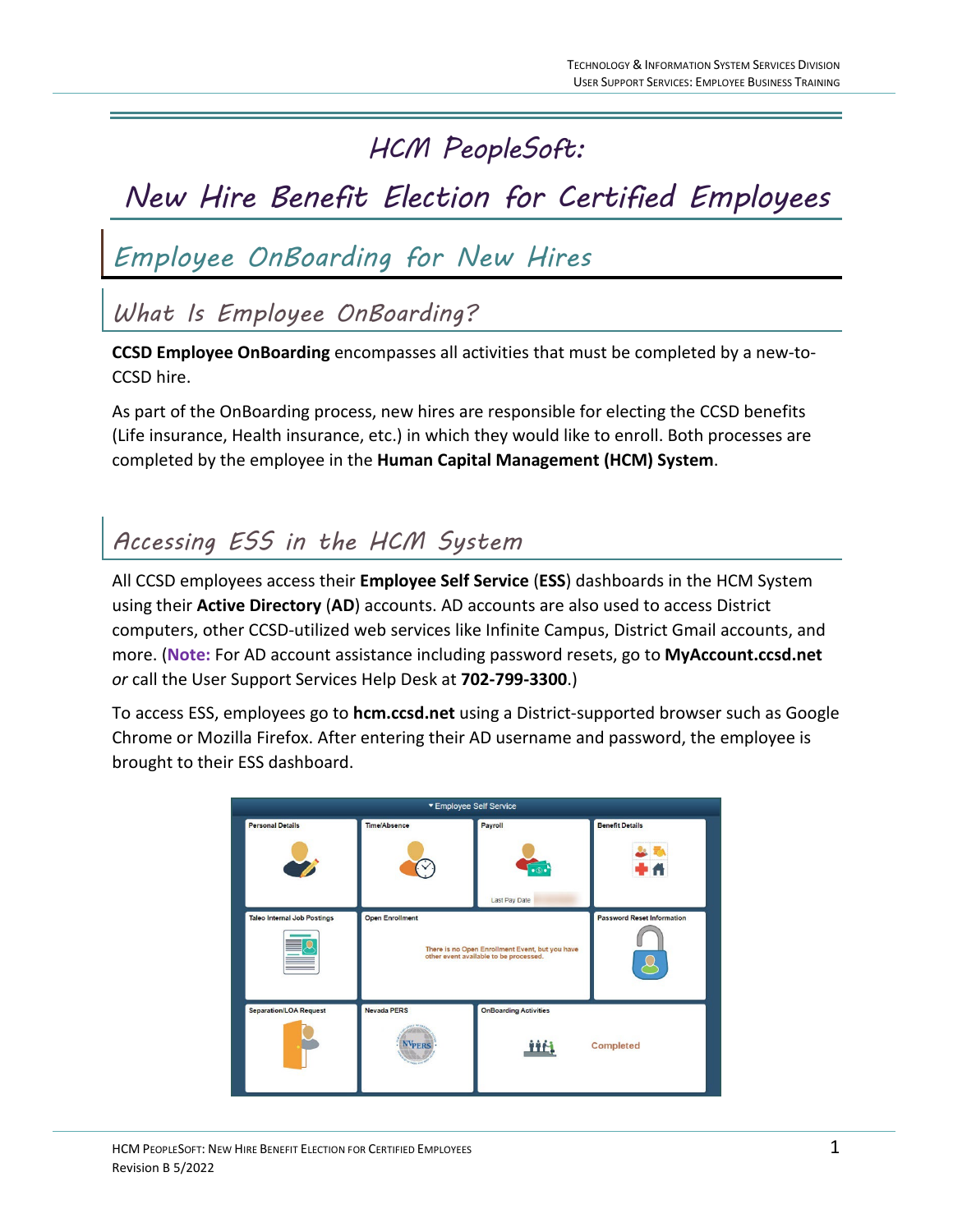## *CCSD Transfer Employees*

Although a "new hire" is someone that has been hired to the District from an external entity, existing CCSD employees sometimes undergo a change in position that involves the transfer from one employee pay group to another. For instance, if a Support Professional employee transfers to a Certified position, they are now in a different pay group. This means that their benefit election options will change as well.

Internal CCSD employees do *not* need to complete the steps in the OnBoarding Activities tile because they have already been onboarded. However, because their benefits options have changed, they will need to complete the steps outlined in the **[Benefit Election Process](#page-1-0)** section.

#### *Completing OnBoarding Activities*

**PLEASE NOTE:** As stated above, existing CCSD employees who have transferred from one pay group to another **do not** need to complete the steps in the OnBoarding Activities tile.

The HCM ESS dashboard is organized into tiles that contain different features and functions for employees to easily access. The OnBoarding process is completed via the **OnBoarding Activities tile**.



After selecting the OnBoarding Activities tile, all steps that must be completed are displayed (in order) in the menu on the left. These steps can be navigated using **Next** and **Previous** buttons that appear in the upper right corner of the screen. All OnBoarding activities should be completed before proceeding to the Benefit Election Process. Once this process is completed, the OnBoarding Activities tile will show **Completed** when viewed from the ESS dashboard.

# <span id="page-1-0"></span>*Benefit Election Process*

#### *Benefit Election Timeline*

For both new-to-CCSD hires and existing CCSD employees who have transferred to a new pay group, the benefit election process must be completed within **31 days** of their initial start date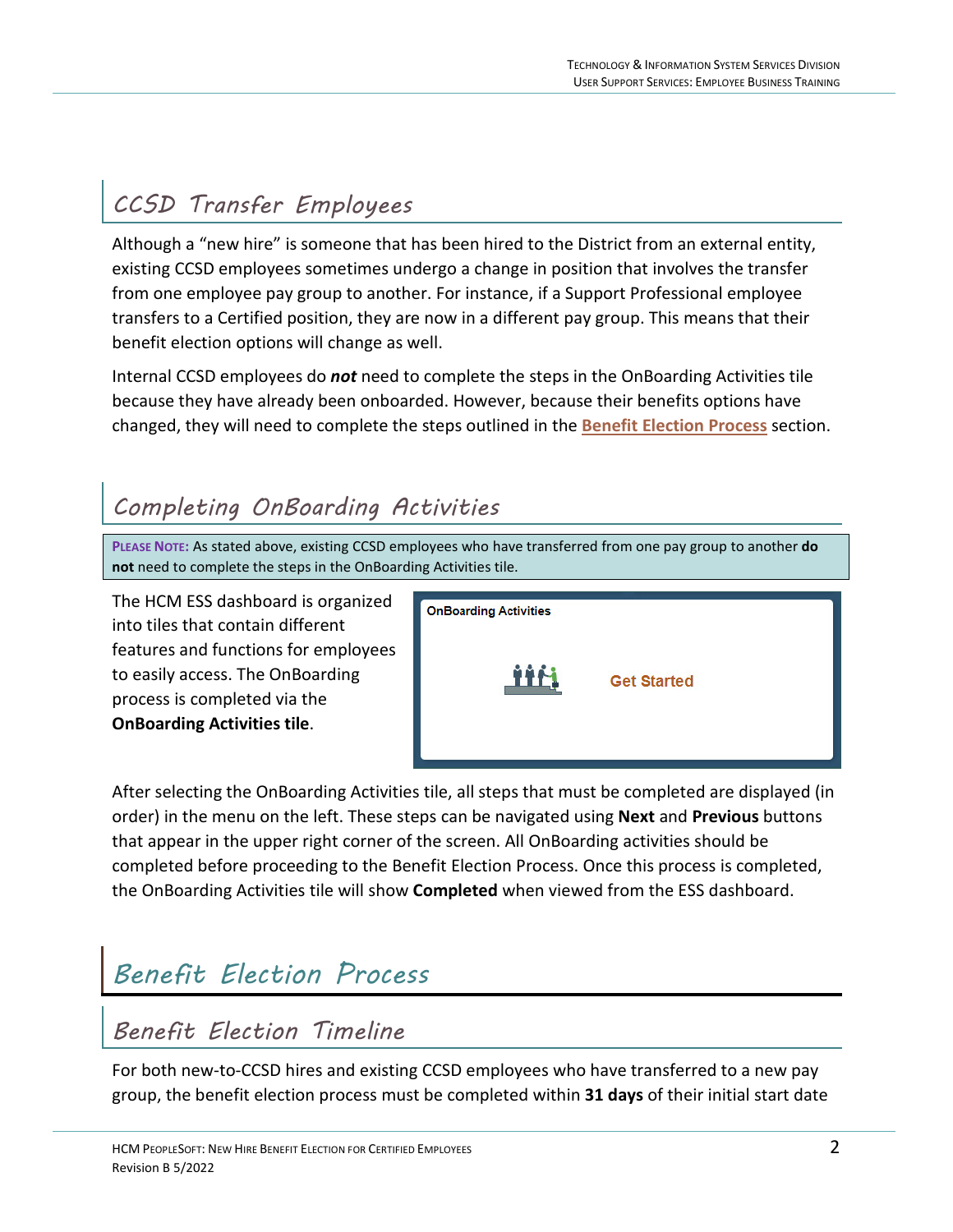in that position. If the employee does not complete the process and make their benefit selections within that timeframe, their benefit election will automatically be set to the **default plan** for their employee group. For Certified employees, the default selection is to **Employee Only**.

If the employee wishes to change from the default plan, they will then need to wait for the next **Open Enrollment** period for their pay group.

#### *Completing Benefit Election as a Certified Employee*

The new hire Benefit Election Process is completed via the Benefit Details tile in the HCM System. To complete as a Certified employee:

1. Click the **Benefit Details** tile from the ESS dashboard.



2. Click **Benefits Enrollment** from the menu on the left.



3. On the Benefits Enrollment page, a **Your Benefit Events** table appears with a single row. Depending on the employee's hire status, the Event Description will either appear as **Hire Event (Select Benefits)** (if they are new to the CCSD) or **To Cert/Sub/Supp/Police** (if they have transitioned from a different pay group to a Certified position).

| <b>GEN RR ELEM</b>                                                                                                                                                                                                                                                                                                                                                                                                                                                             |                                                          |  |  |  |  |  |  |  |
|--------------------------------------------------------------------------------------------------------------------------------------------------------------------------------------------------------------------------------------------------------------------------------------------------------------------------------------------------------------------------------------------------------------------------------------------------------------------------------|----------------------------------------------------------|--|--|--|--|--|--|--|
| <b>Benefits Enrollment</b>                                                                                                                                                                                                                                                                                                                                                                                                                                                     |                                                          |  |  |  |  |  |  |  |
| After your initial enrollment, the only time you may change your benefit choices is during open enrollment or a qualified family status change.<br>The information icon provides you with additional information about your enrollment.<br>The Select button next to an event means it is currently open for enrollment. Use the Select button to begin your enrollment.<br>Note: Some events may be temporarily closed until you have completed enrollment for a prior event. |                                                          |  |  |  |  |  |  |  |
| <b>Your Benefit Events</b>                                                                                                                                                                                                                                                                                                                                                                                                                                                     |                                                          |  |  |  |  |  |  |  |
| Event Date $\Diamond$<br>Event Description $\Diamond$<br>Event Status 0<br>Job Title $\Diamond$                                                                                                                                                                                                                                                                                                                                                                                |                                                          |  |  |  |  |  |  |  |
| Hire Event (Select Benefits)                                                                                                                                                                                                                                                                                                                                                                                                                                                   | 01/22/2020<br><b>GEN RR ELEM</b><br>Open<br><b>Start</b> |  |  |  |  |  |  |  |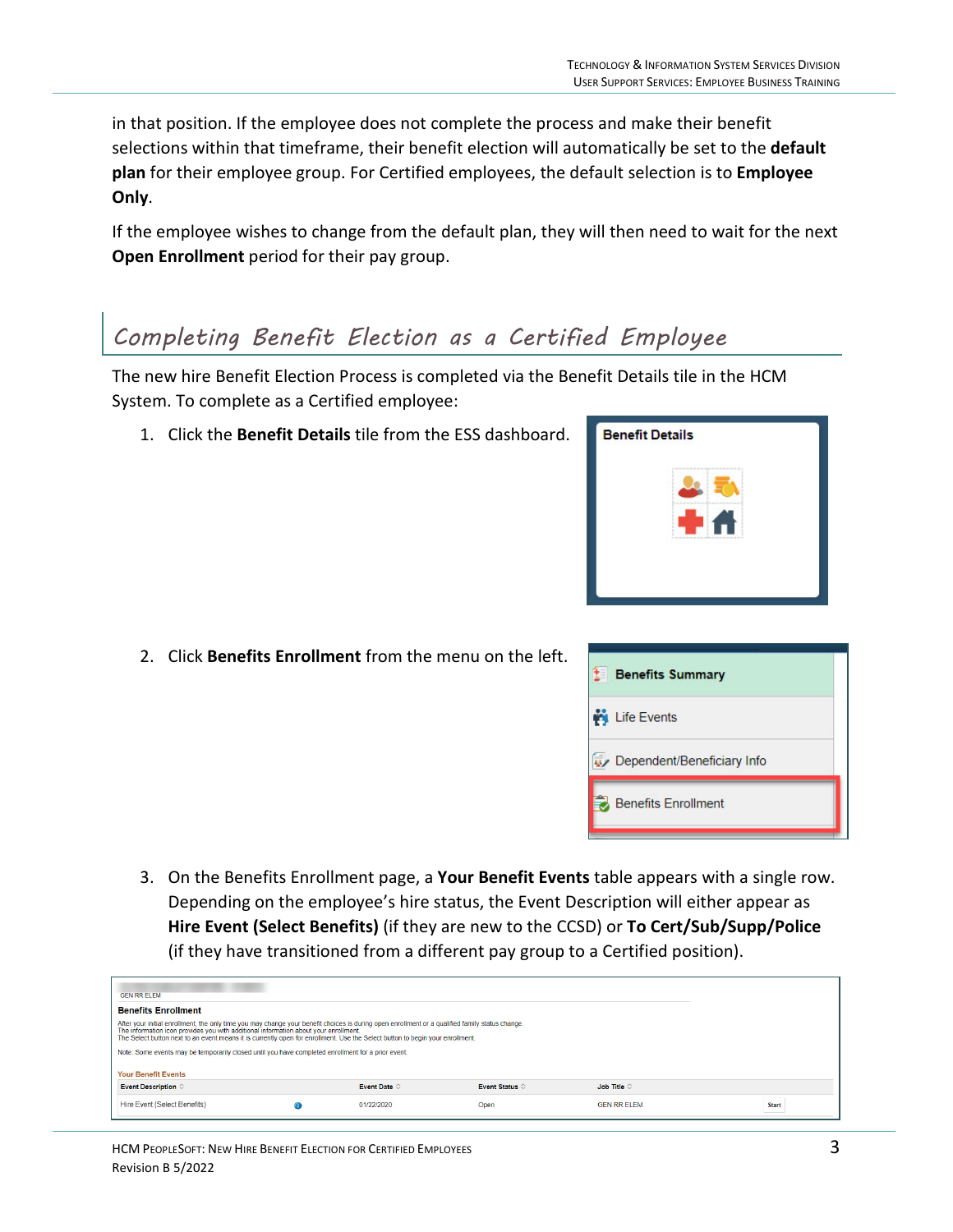Click the **Start** button. (**Note:** If the employee has already begun the benefit election process but did not complete it, the button will appear as **Resume**.)



4. Click the **Health box** that appears near the bottom of the page.

| <b>Benefit Plans</b>   |                                           |               |  |
|------------------------|-------------------------------------------|---------------|--|
| 围<br>冊                 |                                           |               |  |
| <b>Health</b>          |                                           |               |  |
| Current Waive          |                                           |               |  |
|                        | New Waive<br><b>Status Pending Review</b> |               |  |
|                        | 48 0 Dependents                           |               |  |
| Pay Period Cost \$0.00 |                                           |               |  |
|                        |                                           | <b>Review</b> |  |
|                        |                                           |               |  |

5. The following page displays any existing dependents (at the top of the page) and available Health plans (near the bottom).

|                               |                                                                                                                                                                                                                                                                                        |           |                   | <b>Health</b>    |                        |  |
|-------------------------------|----------------------------------------------------------------------------------------------------------------------------------------------------------------------------------------------------------------------------------------------------------------------------------------|-----------|-------------------|------------------|------------------------|--|
| <b>Enroll Your Dependents</b> |                                                                                                                                                                                                                                                                                        |           |                   |                  |                        |  |
|                               | Dependents that the employee has registered are listed here. To add a new dependent, go to the Dependent/Beneficiary Information.                                                                                                                                                      |           |                   |                  |                        |  |
|                               | Dependents                                                                                                                                                                                                                                                                             |           |                   | Relationship     |                        |  |
| O                             | ERIC TEST                                                                                                                                                                                                                                                                              |           |                   | Child            |                        |  |
| $\Box$                        | SARAH TEST                                                                                                                                                                                                                                                                             |           |                   | Child            |                        |  |
|                               |                                                                                                                                                                                                                                                                                        |           |                   |                  |                        |  |
| <b>Add Dependent</b>          |                                                                                                                                                                                                                                                                                        |           |                   |                  |                        |  |
| <b>Enroll in Your Plan</b>    |                                                                                                                                                                                                                                                                                        |           |                   |                  |                        |  |
|                               | The Employee Only cost shown for each plan is based on the dependents enrolled. Plans that do not offer coverage for the dependents enrolled are not available to select. To see<br>other coverage costs for individual plans, select the help icon corresponding to each plan option. |           |                   |                  |                        |  |
|                               |                                                                                                                                                                                                                                                                                        |           |                   |                  |                        |  |
|                               | <b>Plan Name</b>                                                                                                                                                                                                                                                                       |           | Cost (Before Tax) | Cost (After Tax) | <b>Pay Period Cost</b> |  |
|                               | Signature Plan w/ Dental PPO                                                                                                                                                                                                                                                           | $\bullet$ | \$15.00           |                  | \$15.00                |  |
| Select                        |                                                                                                                                                                                                                                                                                        |           |                   |                  |                        |  |
| Select                        | Hospital Supp w/ Dental PPO                                                                                                                                                                                                                                                            | o         |                   |                  | \$0.00                 |  |
| Select                        | Signature Plan w/ Dental HMO                                                                                                                                                                                                                                                           | o         | \$15.00           |                  | \$15.00                |  |
| Select                        | Hospital Supp w/ Dental HMO                                                                                                                                                                                                                                                            | $\bf{o}$  |                   |                  | \$0.00                 |  |
| Select                        | Advantage Plan w/ Dental HMO                                                                                                                                                                                                                                                           | o         | \$7.50            |                  | \$7.50                 |  |
| Select                        | Advantage Plan w/ Dental PPO                                                                                                                                                                                                                                                           | O         | \$7.50            |                  | \$7.50                 |  |
| $\checkmark$                  | Waive                                                                                                                                                                                                                                                                                  |           |                   |                  | \$0.00                 |  |
|                               |                                                                                                                                                                                                                                                                                        |           |                   |                  |                        |  |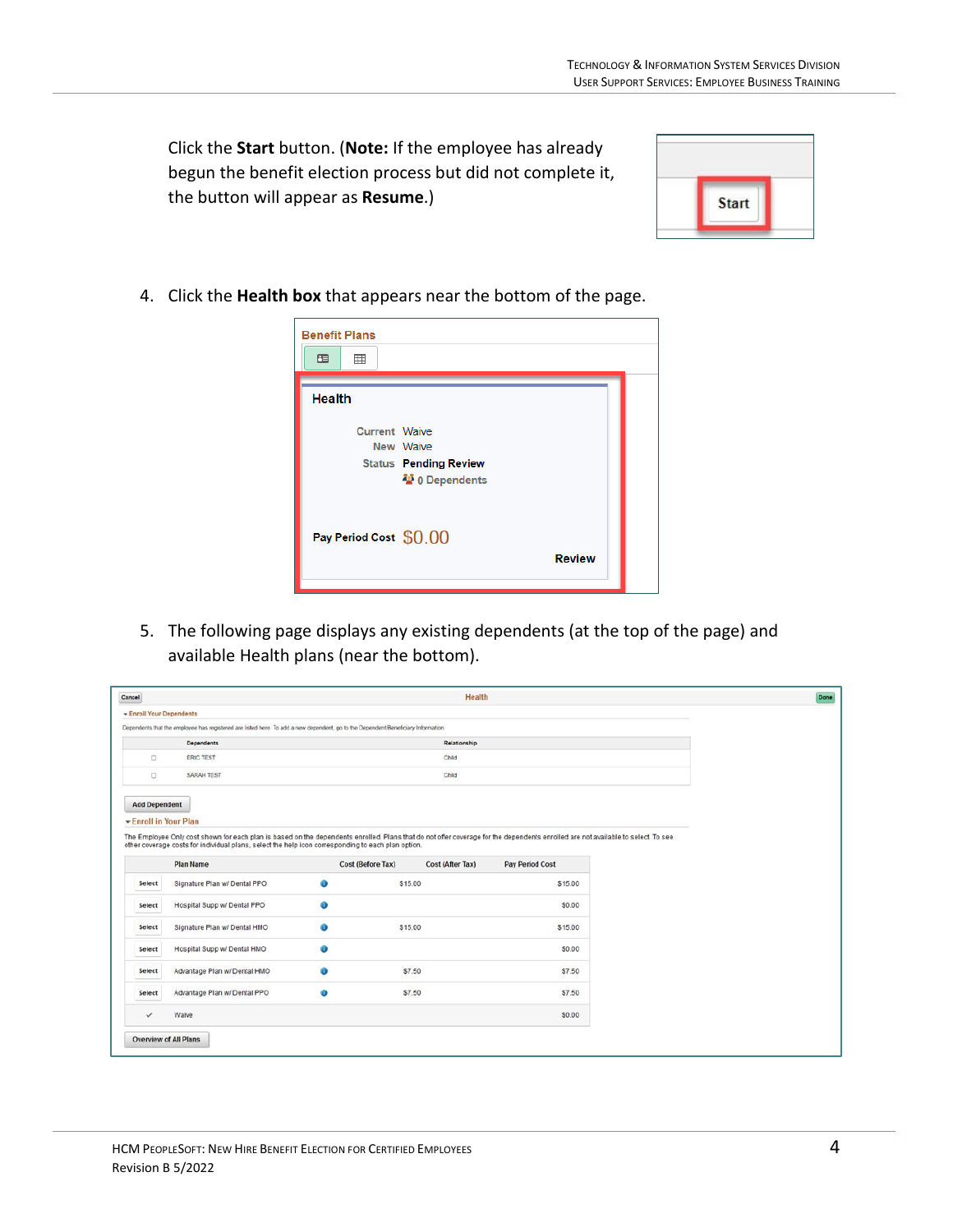To add new dependents:

- Click the **Add Dependent** button.
- Existing dependents appear with their Dependent and Beneficiary statuses. To add a new dependent, click **Add Individual**.

**Add Dependent** 

- Click the **Add Name** button to add the dependent's name.
- On the following page, fill out all required fields, including:
	- **Date of Birth**
	- **Gender**
	- **Relationship to Employee**
	- **Marital Status** (and **As of** date)
	- **Student** and **Disabled** statuses (and **As of** dates)

| Date of Birth             | Ħ                      |       |              |
|---------------------------|------------------------|-------|--------------|
| *Gender                   | $\checkmark$           |       |              |
| *Relationship to Employee | $\checkmark$           |       |              |
| Dependent                 |                        |       |              |
| Beneficiary               |                        |       |              |
|                           |                        |       |              |
| *Marital Status           | Single<br>$\checkmark$ | As of | Ħ            |
| *Student                  | $No \sim$              | As of | Ē            |
| *Disabled                 | $No \sim$              | As of | $\mathbb{R}$ |

• Click **Add National ID** to add the individual's Social Security Number. (**Note:** This is *only* utilized by the Employee Benefits team for benefit purposes.)



• Click the **Save** button in the upper right corner when finished.



| lame |                 |  |
|------|-----------------|--|
|      | <b>Add Name</b> |  |
|      |                 |  |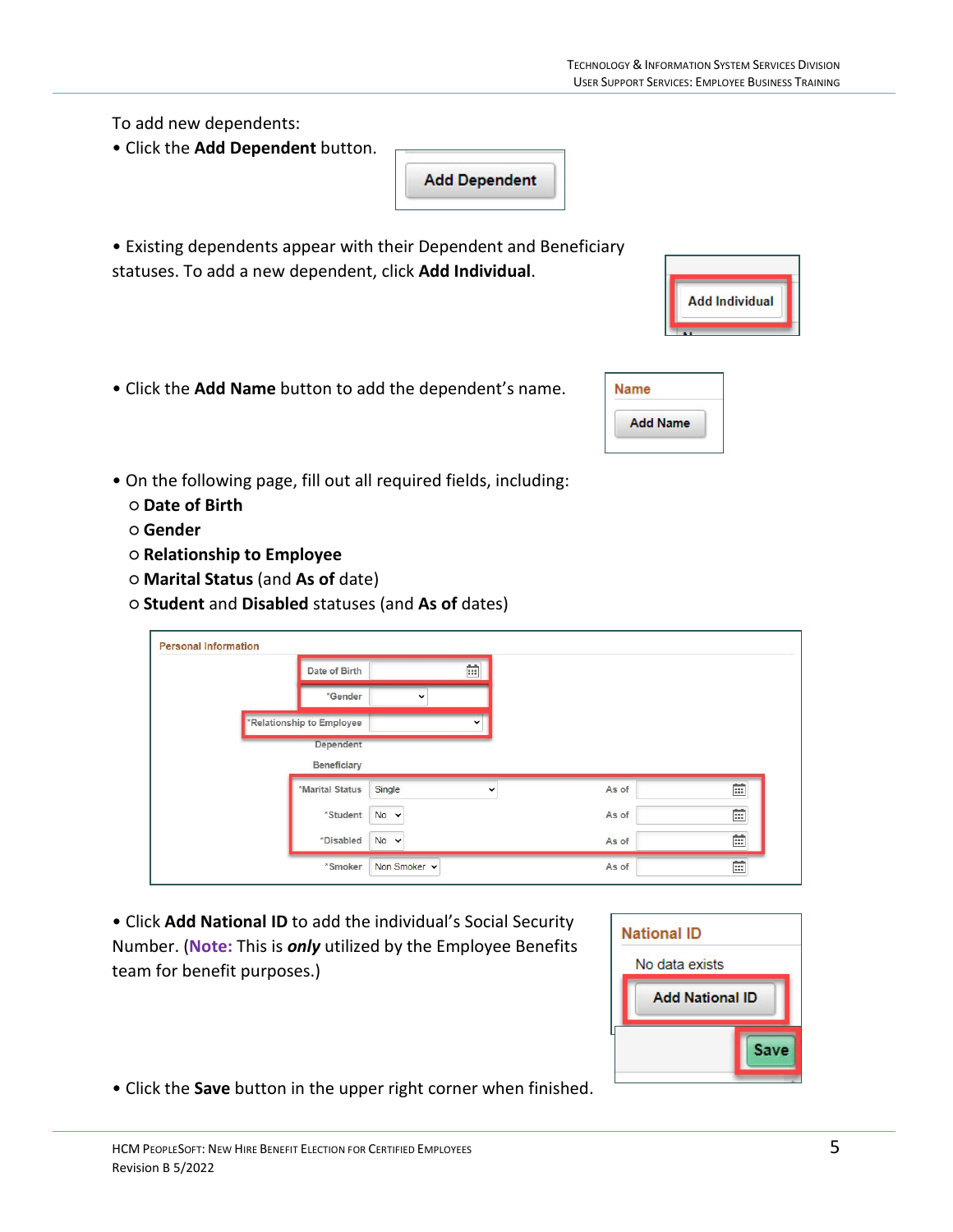• After being returned to the Dependents page, the newly added dependent displays. Click the **X** button in the upper right corner to return to the page displaying dependents and Health plans.

- 6. To modify existing dependents and their Health plan coverage, either **check** or **uncheck** the box next to their name in the Dependents area.
- 7. To enroll dependents in the desired Health plan(s), click the **Select** button next to the appropriate plan name. (**Note:** There is also the option to **Waive** coverage.) The **Cost (Before Tax)**, **Cost (After Tax)**, and **Pay Period Cost** columns automatically update as dependents and plans are selected or de-selected.

Enroll Your Dependents

 $\overline{\mathscr{S}}$ 

Dependents that the employee has registered are listed here.

**Dependents ERIC TEST** 

**SARAH TEST** 

| $\blacktriangleright$ Enroll in Your Plan |                                                                                                           |   |                                                                                                                                                                           |                        |
|-------------------------------------------|-----------------------------------------------------------------------------------------------------------|---|---------------------------------------------------------------------------------------------------------------------------------------------------------------------------|------------------------|
|                                           | To see other coverage costs for individual plans, select the help icon corresponding to each plan option. |   | The Employee Only cost shown for each plan is based on the dependents enrolled. Plans that do not offer coverage for the dependents enrolled are not available to select. |                        |
|                                           | <b>Plan Name</b>                                                                                          |   | <b>Cost (Before Tax)</b><br><b>Cost (After Tax)</b>                                                                                                                       | <b>Pay Period Cost</b> |
| $\checkmark$                              | Signature Plan w/ Dental PPO                                                                              | A | \$15.00                                                                                                                                                                   | \$15.00                |
| <b>Select</b>                             | Hospital Supp w/ Dental PPO                                                                               | ø |                                                                                                                                                                           | \$0.00                 |
| <b>Select</b>                             | Signature Plan w/ Dental HMO                                                                              | A | \$15.00                                                                                                                                                                   | \$15.00                |
| <b>Select</b>                             | Hospital Supp w/ Dental HMO                                                                               | ⊕ |                                                                                                                                                                           | <b>SO.00</b>           |
| <b>Select</b>                             | Advantage Plan w/ Dental HMO                                                                              | A | \$7.50                                                                                                                                                                    | <b>S7.50</b>           |
| <b>Select</b>                             | Advantage Plan w/ Dental PPO                                                                              | Œ | \$7.50                                                                                                                                                                    | S7.50                  |
| <b>Select</b>                             | Waive                                                                                                     |   |                                                                                                                                                                           | <b>SO.00</b>           |

8. Click the **Done** button in the upper right corner when finished modifying.